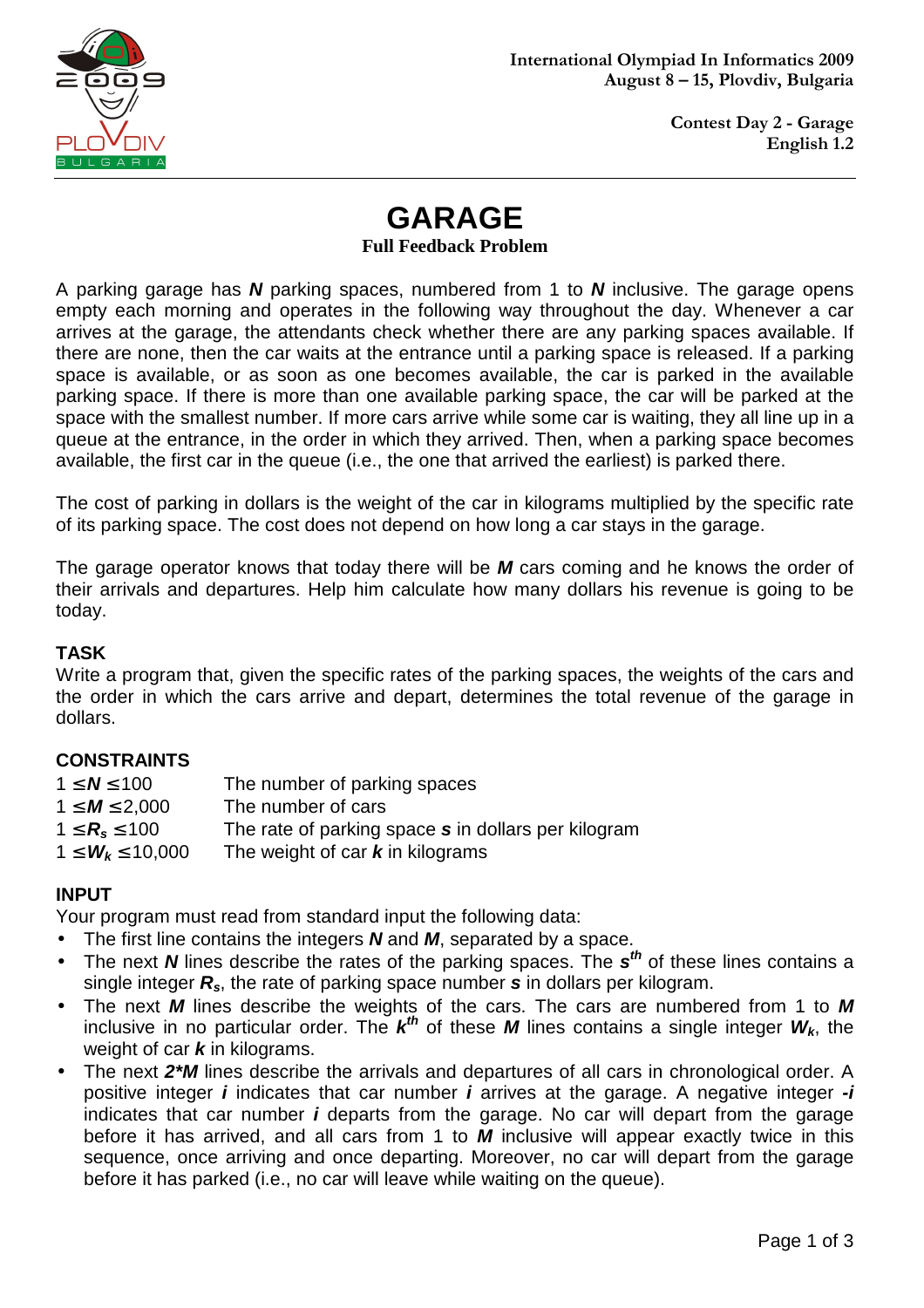

## **OUTPUT**

Your program must write to standard output a single line containing a single integer: the total number of dollars that will be earned by the garage operator today.

### **GRADING**

For a number of tests worth 40 points there will always be at least one available parking space for every arriving car. In these cases no car will ever have to wait for a space.

#### **EXAMPLES**

| <b>Sample Input</b> | <b>Sample Output</b> |
|---------------------|----------------------|
| 34                  | 5300                 |
| $\sqrt{2}$          |                      |
| $\overline{3}$      |                      |
| 5                   |                      |
| 200                 |                      |
| 100                 |                      |
| 300                 |                      |
| 800                 |                      |
| 3                   |                      |
| $\overline{2}$      |                      |
| $-3$                |                      |
| 1                   |                      |
| 4                   |                      |
| $-4$                |                      |
| $-2$                |                      |
| $-1$                |                      |

Car number 3 goes to space number 1 and pays  $300 * 2 = 600$  dollars.

Car number 2 goes to space number 2 and pays  $100 * 3 = 300$  dollars.

Car number 1 goes to space number 1 (which was released by car number 3) and pays 200 \* 2  $= 400$  dollars.

Car number 4 goes to space number 3 (the last remaining) and pays 800  $*$  5 = 4,000 dollars.

| <b>Sample Input</b> | <b>Sample Output</b> |
|---------------------|----------------------|
| 24                  | 16200                |
| 5                   |                      |
| $\overline{2}$      |                      |
| 100                 |                      |
| 500                 |                      |
| 1000                |                      |
| 2000                |                      |
| 3                   |                      |
| 1                   |                      |
| $\overline{2}$      |                      |
| $\bf 4$             |                      |
| $-1$                |                      |
| $-3$                |                      |
| $-2$                |                      |
| $-4$                |                      |